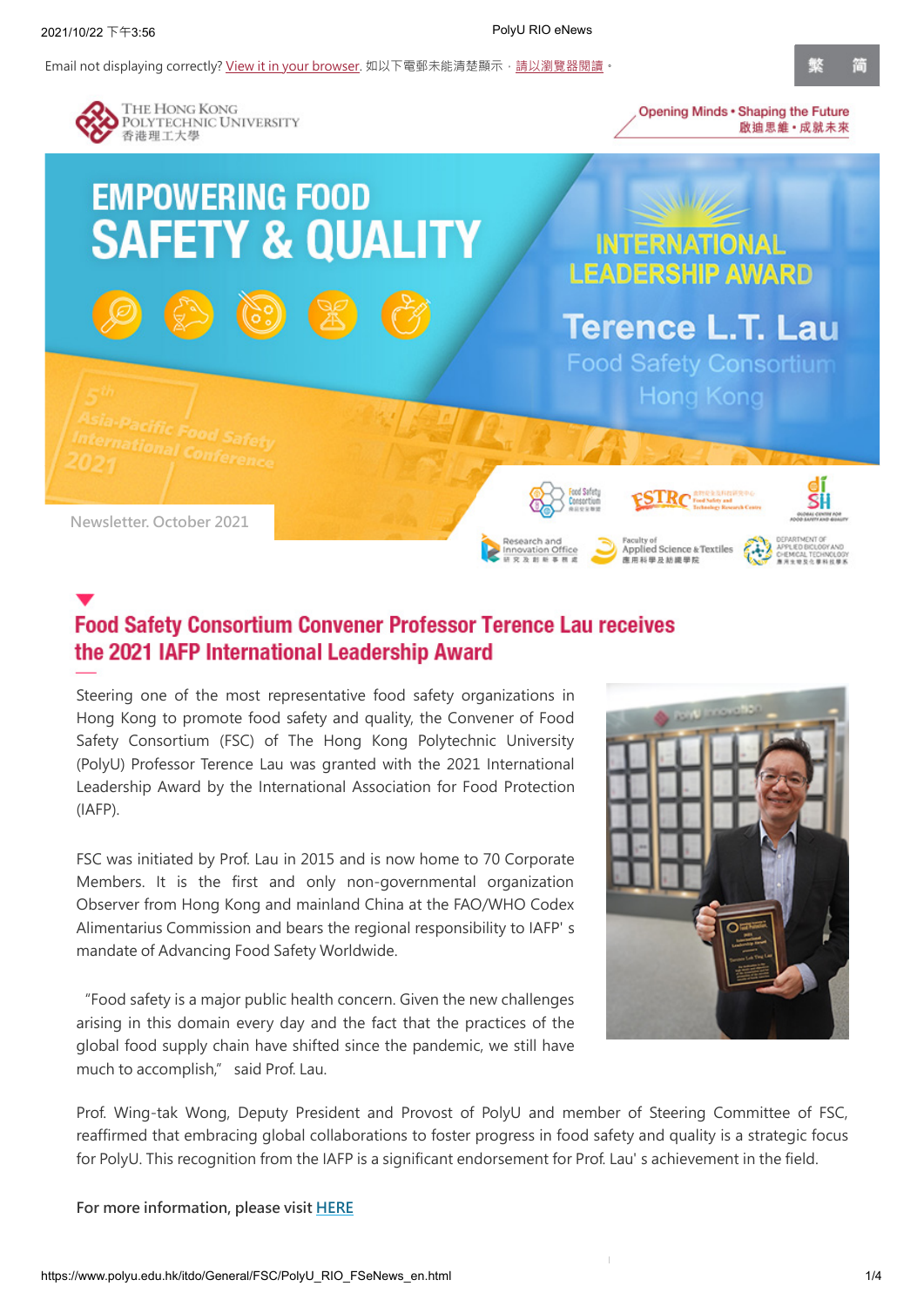# **HIGHLIGHTS / STORIES / RESEARCH & INNOVATION**

DISH joins Satellite Lecture held by [TrustEat Summer School 2021](https://www.polyu.edu.hk/itdo/fsc/en/index/page-1-331) >>>





PolyU's Food Safety Consortium organized the 5th Asia-Pacific Food Safety International Conference [advancing Towards a Safer Food](https://www.polyu.edu.hk/itdo/fsc/en/index/page-1-306) Supply >>>

[The 6th GS1 HK Food Safety Forum](https://www.polyu.edu.hk/itdo/fsc/en/index/page-1-322)   $\gg$ 





[World Antimicrobial Awareness](https://www.polyu.edu.hk/itdo/fsc/en/index/page-1-318) Week 2020 >>>

[China International Food Safety &](https://www.polyu.edu.hk/itdo/fsc/en/index/page-1-317) Quality (CIFSQ) Conference + Expo 2020 >>>



[Food Safety Consortium \(FSC\) joins](https://www.polyu.edu.hk/itdo/fsc/en/index/page-1-319) Codex Alimentarius Commission  $CAC43$ 

### POLYU FOOD SAFETY **IN THE NEWS**

- **TOPick, HKET 06 Aug 21** PET膠水樽不可長期使用 理大 [專家:有機會釋放塑化劑致早](https://topick.hket.com/article/3016214/?lcc=at) 熟》
- **TOPick, HKET 06 Aug 21** [水樽含BPS干擾荷爾蒙致早熟](https://topick.hket.com/article/3016242/?lcc=at)  兒童水樽點揀最安全?>>>
- **Press Release from HKGOV, 28 Jun 21** PolyU received funding from the Sustainable Fisheries [Development Fund \(SFDF\),](https://www.info.gov.hk/gia/general/202106/28/P2021062800766.htm?fontSize=1&fbclid=IwAR3OhwPuMsBjQhMr9M8CmjzT7RKOYDPj-og58c6jWVrAUVyuUUafZQdb08U) for a project on promoting modernised and sustainable mariculture at the demonstration farm >>>
- **South China Morning Post, 23 Jun 21** Foods that will survive any [disaster, from pandemics to](https://www.scmp.com/yp/discover/lifestyle/article/3138395/foods-will-survive-any-disaster-pandemics-apocalypse) the apocalypse >>>
- **Ming Pao, 08 Jan 21** [環球食品安全管理及風險分析](https://jump.mingpao.com/career-news/news/%E7%92%B0%E7%90%83%E9%A3%9F%E5%93%81%E5%AE%89%E5%85%A8%E7%AE%A1%E7%90%86%E5%8F%8A%E9%A2%A8%E9%9A%AA%E5%88%86%E6%9E%90%E7%90%86%E5%AD%B8%E7%A2%A9%E5%A3%AB%E5%AD%B8%E4%BD%8D%E8%AA%B2%E7%A8%8B/) 理學碩士學位課程 強化專業知 識 成就食安人才 為市民健康把 關》》
- **South China Morning Post, 17 Jun 20** Coronavirus: China halts salmon imports over [possible link to Beijing](https://www.scmp.com/news/china/society/article/3089320/coronavirus-china-halts-salmon-imports-over-possible-link) outbreak as consumers leap to conclusions

### **UPCOMING EVENTS**

- **Date: 27 – 28 Oct 21** China International Food [Safety & Quality Conference](http://www.chinafoodsafety.com/)  $(Beiiina)$
- **Date: 11 – 12 Nov 21** [6th Asia-Pacific Symposium](https://www.foodprotection.org/events-meetings/international-meetings/6th-asia-pacific-symposium-on-food-safety-2/) on Food Safety 2021 >>>

Event dates and details are subject to change without notice. Please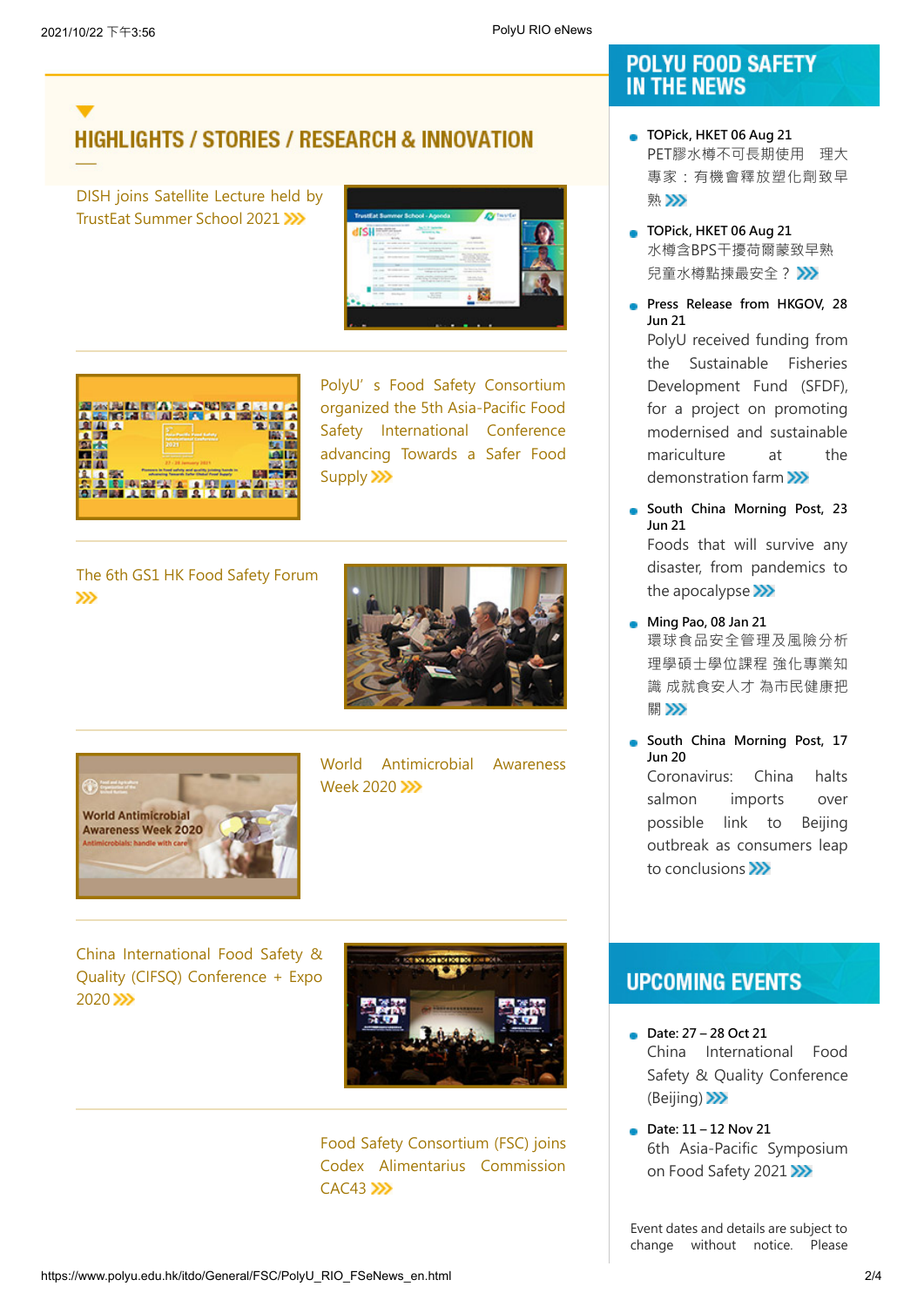contact us if you have any enquiries.

### **STAY TUNED FOR OUR UPDATES!**

SUBSCRIBE NOW



[Microbial Solution for Microplastic](https://polyu.hk/sDeui) Pollution >>>



# **ABOUT US**

### **FSC**

The **Food Safety Consortium (FSC)** comprises stakeholders from the academia, industry and other organizations to address food safety challenges with cutting-edge & applied technologies, with timely and in-depth communications on food safety related matters.



### **FSTRC**

**Food Safety and Technology Research Centre (FSTRC)** serves as a platform to strengthen local and international collaborations. Our goal is to safeguard public health and rebuild public confidence by applying cutting-edge skills and tools in research, risk analysis and assessment and offering one-stop food-related services.

### **DISH**

**DISH Global Centre for Food Safety and Quality (DISH)** is a unique, non-profit platform founded by four economies - Denmark, Italy, Sweden, Hong Kong to foster European - Hong Kong/China - Asia